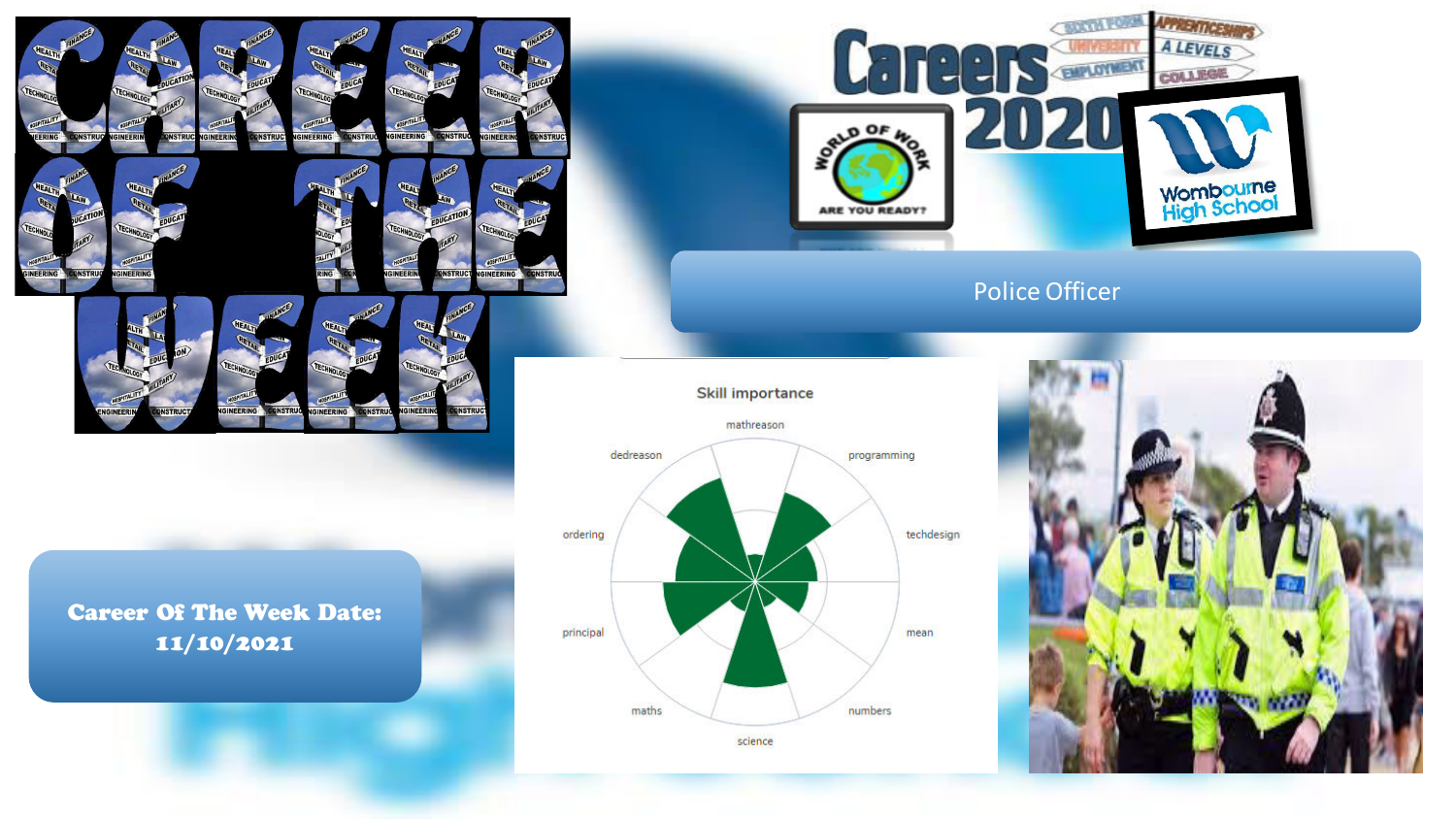

# $(?)$ £44,200 average salary The UK average salary is £28,758

42 average weekly hours

There are 37.5 hours in the average working week

# 66% male 34% female



 $(?)$ 

The UK workforce is 47% female and 53% male

### Police Officer



#### **Description?**

Police officers (Sergeant and below) co-ordinate and undertake the investigation of crimes, patrol public areas, arrest offenders and suspects and enforce law and order. Officers of the British Transport Police operate within the specialised police service for the railway network across Britain.

#### **Qualifications**

There are no academic requirements for entry to the civilian (Home Office) police although eligibility criteria vary across individual police forces. Entrants must sit an entry test and pass a medical examination. All police officers undergo a two year probationary training period. Residency, nationality and age restrictions apply, and background security checks are carried out in respect of entrants.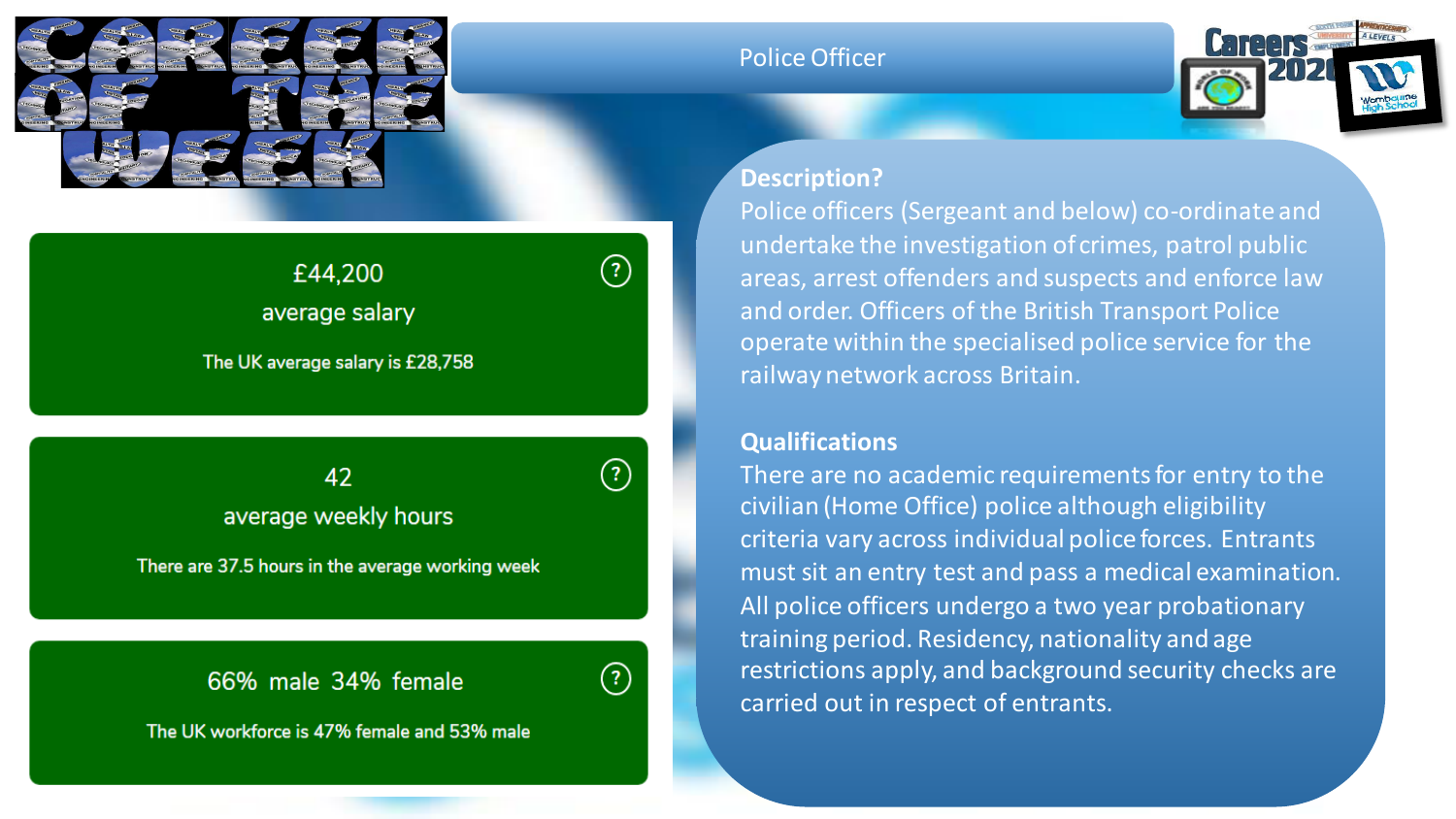

### Police Officer





#### **Tasks**

Receives instructions from senior officers and patrols an assigned area on foot, horseback, motorcycle, motor car or boat to check security and enforce regulations; Directs and controls traffic or crowds at demonstrations and large public events; Investigates complaints, crimes, accidents, any suspicious activities or other incidents; Interviews suspects, takes statements from witnesses and stops, searches and/or arrests suspects;

#### Attends accidents;

Prepares briefs or reports for senior officers; Works on station reception desk and or in communications room; Gives evidence in court cases.